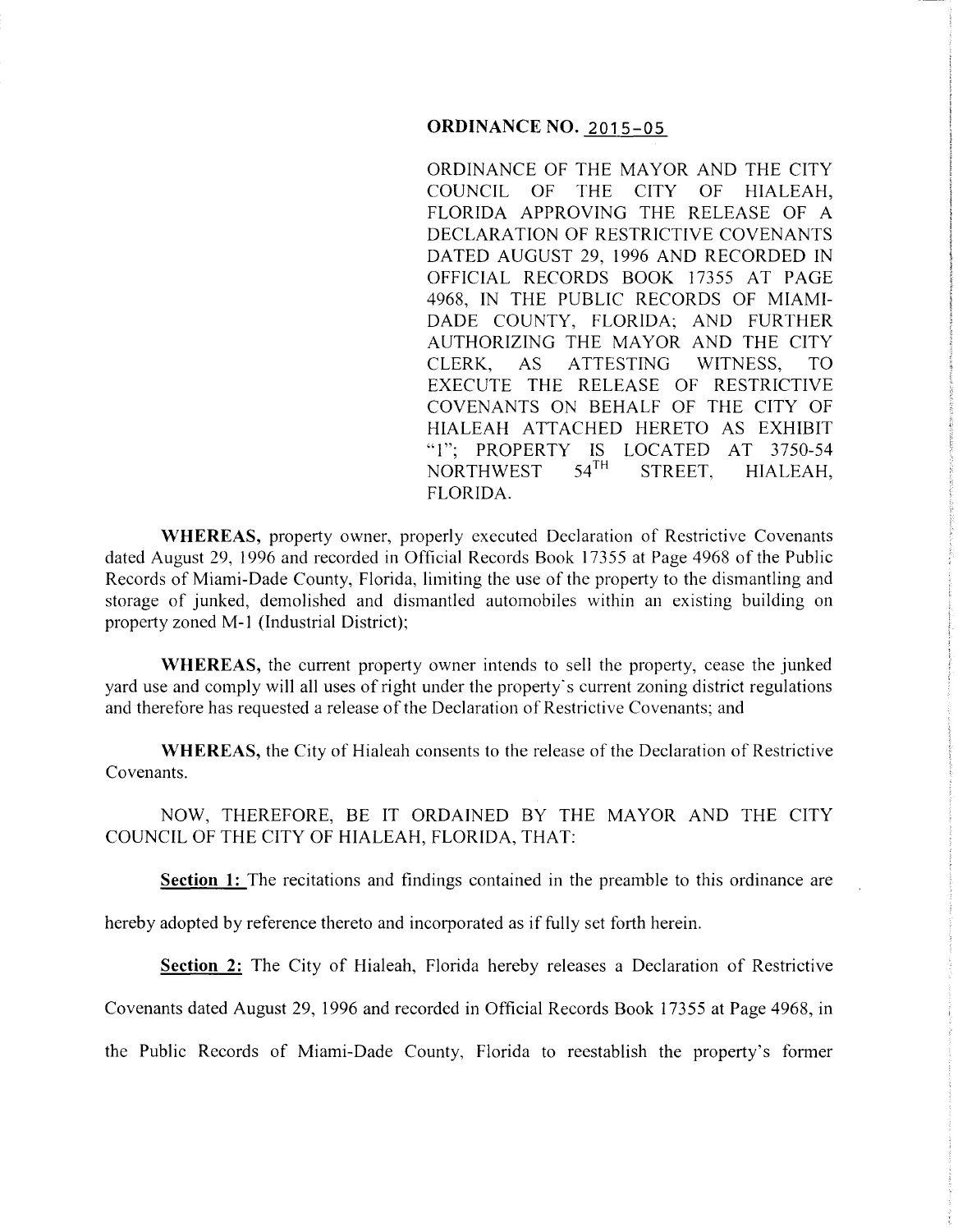commercial use. The property is located at 3750-54 Northwest 54th Street, Hialeah, Florida and is more particularly described as follows:

See Exibit "A" attached hereto.

**Section 3:** The City of Hialeah, Florida hereby authorizes the Mayor and the City Clerk, as attesting witness, to execute the release of restrictive covenants on behalf of the City of Hialeah attached hereto as Exhibit "1".

## **Section 4: Effective Date.**

This ordinance shall become effective when passed by the City Council and signed by the Mayor or at the next regularly scheduled City Council meeting, if the Mayor's signature is withheld or if the City Council overrides the Mayor's veto

| PASSED and ADOPTED this 24 day of                                                 | .2015.<br>Februder                                               |
|-----------------------------------------------------------------------------------|------------------------------------------------------------------|
|                                                                                   |                                                                  |
|                                                                                   | Isis Garcia-VAN<br>Council Presiden                              |
|                                                                                   |                                                                  |
| Attest:                                                                           | Approved on this 25 day of February<br>, 2015.                   |
|                                                                                   |                                                                  |
| Carmen B. Hernandez                                                               | Mayor Carlos Hernandez                                           |
| Acting Deputy City Clerk                                                          |                                                                  |
|                                                                                   | Ordinance was adopted by a (7-0) unanimous vote with             |
| pproved is to form and legal sufficiency:                                         | Councilmembers, Caragol, Casáls-Muñoz, Cue-Fuente,               |
|                                                                                   | Garcia-Martinez, Gonzalez, Hernandez and Lozano<br>voting "Yes". |
| Lorena E. Bravo, <i>Q</i> ity Attorney                                            |                                                                  |
| S:\DDP\LEGISLATURE\ORDINANCES 2015\3754NW54St - ReleaseofRestrictiveCovenant.docx |                                                                  |
|                                                                                   |                                                                  |
|                                                                                   |                                                                  |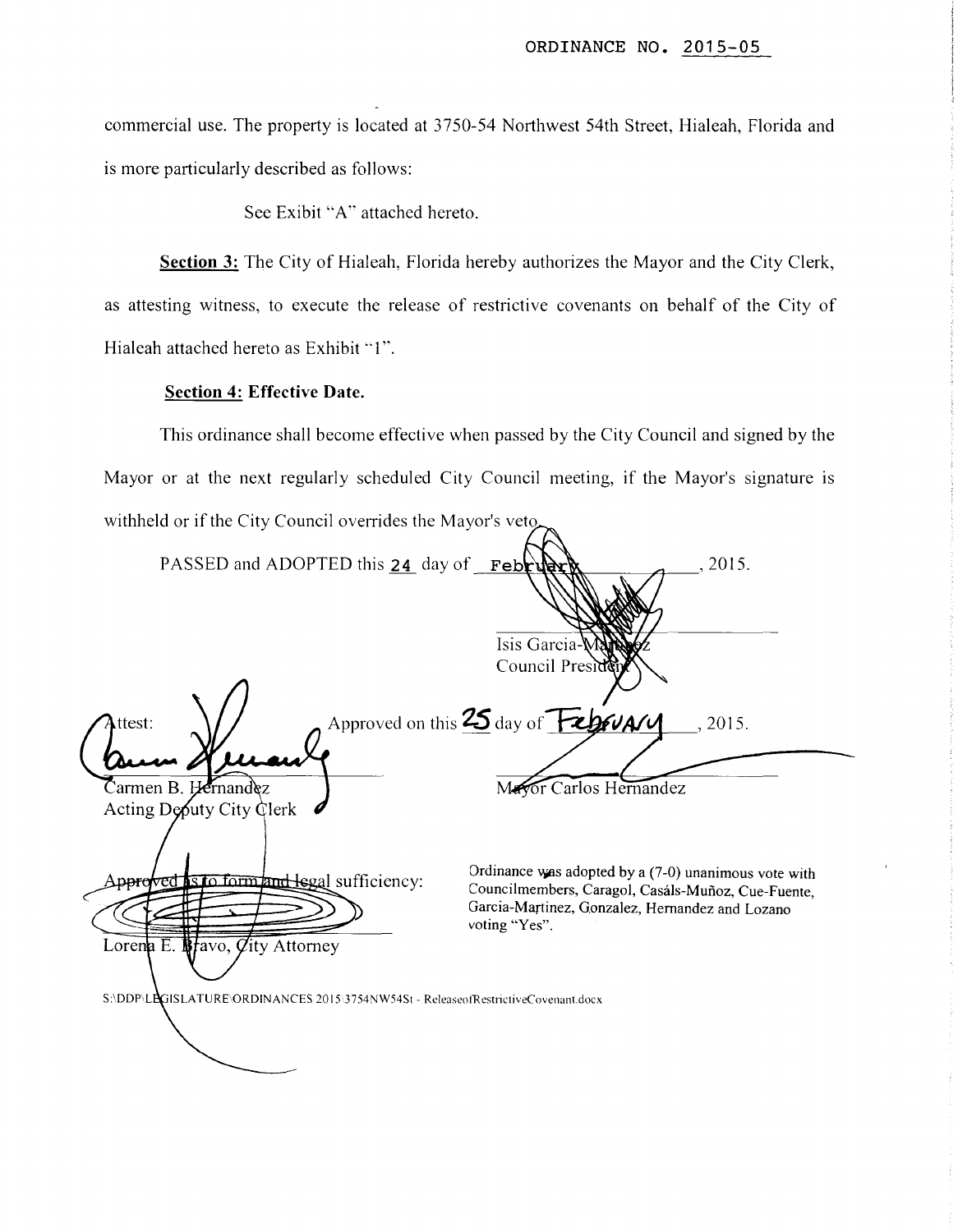EXHIBIT "A"

Lot 2, except the East 33 feet thereof, and all of Lots 3 and 4, of Leo Gelvan Subdivision, according to the plat thereof, as recorded in Plat Book *50,* Page 23, of the Public Records of Miami-Dade County, Florida;

### AND

Beginning at the N.W. corner of Lot 4, of Leo Gelvan Subdivision, Plat Book 50, at Page 23, of the Public Records of Miami-Dade County, Florida. run West along the South Line of Hialeah Drive 35.53 feet to a point; thence run South parallel to the West Line of said Lot 4, a distance of 280 feet to a point; thence run East, a distance of *35.53* feet to a point on the West Line of said Lot 4; thence run North along the West Line of said Lot 4, a distance of280 feet and to the Point of Beginning.

### AND

A portion of the Northeast 1/4 of the Northeast 1/4 of the Northeast 1/4, Section 20, Township 53 South, Range 41 East, lying East of the Easterly Right-of-Way Line of "Seaboard Coastline Railroad", together with a portion of Lot

I I, Leo Gelvan Subdivision, according to the plat thereof, as recorded in Plat Book *50.* Page 23, of the Public Records of Miami-Dade County, Florida, being more particularly described as follows:

Commence at the intersection of the Easterly Right-of-Way Line of the Seaboard Coastline Railroad with the North Line of Section 20; thence due East, along the North Line of the Northeast 1/4 of said Section 20, for 154.47 feet; rhence South 0°35'15" West, along a Line parallel with the aforesaid Easterly Right-of-Way Line of the Seaboard Coastline Railroad, for 50.00 feet to the Point of Beginning of the following described parcel; thence continue South 0°35' I *5"* West, for 286.08 feet to a point on a curve (said point bears North 33°55" West from the radius point of said curve); thence Southwesterly along a circular curve. to the left, having a radius of379.96 feet, and a central angle of  $7°37'58"$  for an arc distance of 50.62 feet to a point on the curve (said point bears  $41°33'51"$  East from the radius point of said curve); thence North 0°35' 15" East along a line parallel with the aforesaid Easterly Right-of-Way Line of the Seaboard Coastline Railroad for 317.04 feet; thence due East, along the South Right-of-Way Line of Hialeah Drive for 39.68 feet to the Point of Beginning, lying and being in the City of Hialeah, Dade County, Florida.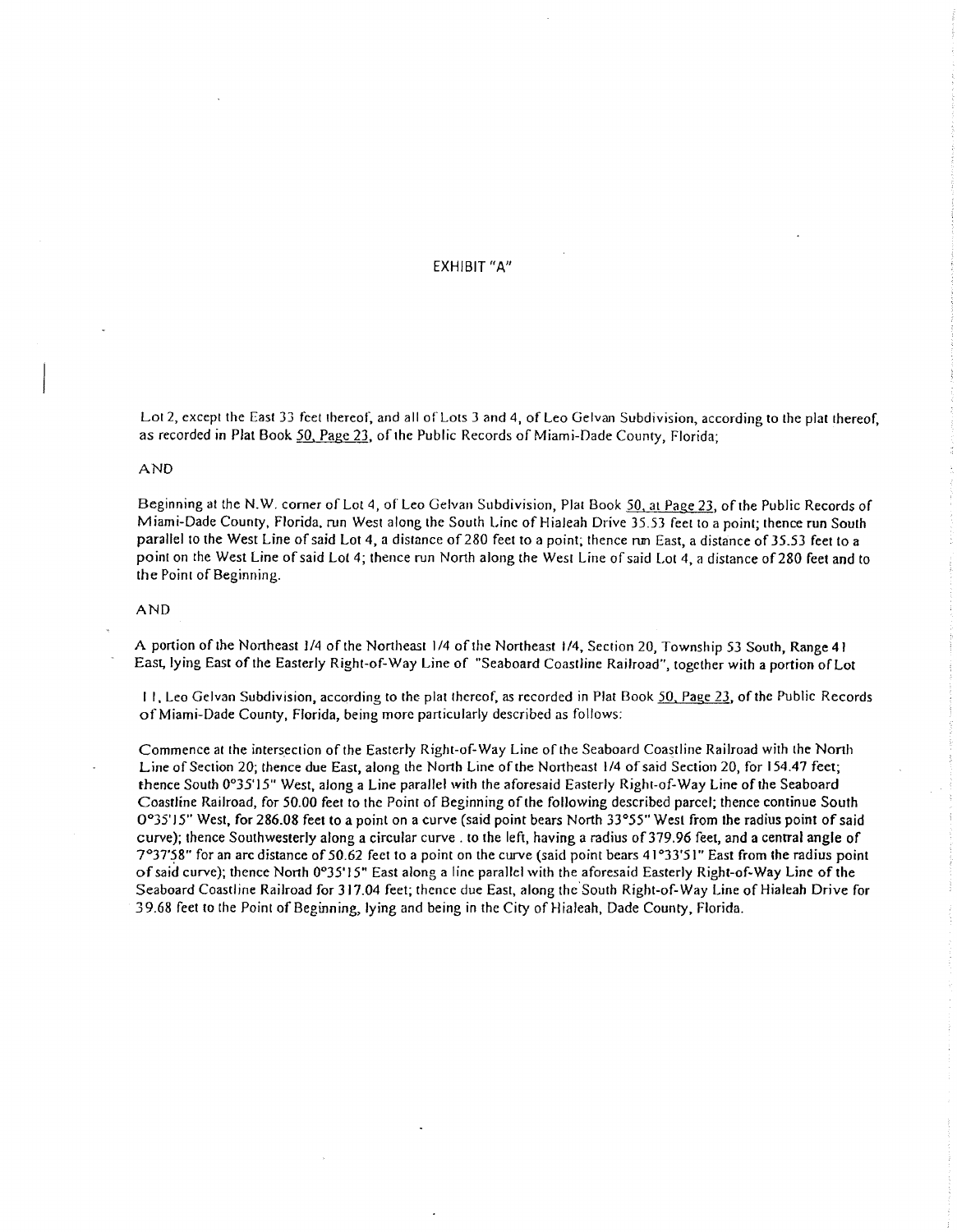# **RELEASE OF RESTRICTIVE COVENANT**

## **KNOW ALL MEN BY THESE PRESENTS:**

The City of Hialeah, Florida (hereinafter referred to as, "First Party"), for and in consideration of the sum of Ten and 00/100 (\$10.00) Dollars or other valuable considerations received from or on behalf of 3754 NW 54 Street, LLC (hereinafter referred to as the "Second Party"), the receipt whereof is hereby acknowledged, hereby releases, acquits, satisfies, and forever discharges Second Party from the restrictive covenants contained in that certain "Declaration of Restrictive Covenants" dated August 29, 1996 and recorded in the Miami-Dade Public Records at Book 17355, Pages 4968 and concerning that certain piece of real property more particularly described as follows:

See Exhibit "A" attached hereto.

Wherever used herein, the terms "First Party" and "Second Party" shall include singular and plural, heirs, legal representatives and assigns of individuals, and the successors, officers, agents, attorneys, representatives, parent corporation, and assigns of corporations.

This Release shall be governed by and interpreted in accordance with the laws of the State of Florida, excluding its principles governing choice or conflicts of law.

**IN WITNESS WHEREOF,** we have hereunto set our hands on the dates indicated below.

Dated: February \_\_, 2015.

# **The City of Hialeah**

By: --------------------------

Print Name: ------------------------

Title: -----------------------------

**Attest:** 

City Clerk

**Approved as to Form and Correctness:** 

Lorena Bravo City Attorney, City of Hialeah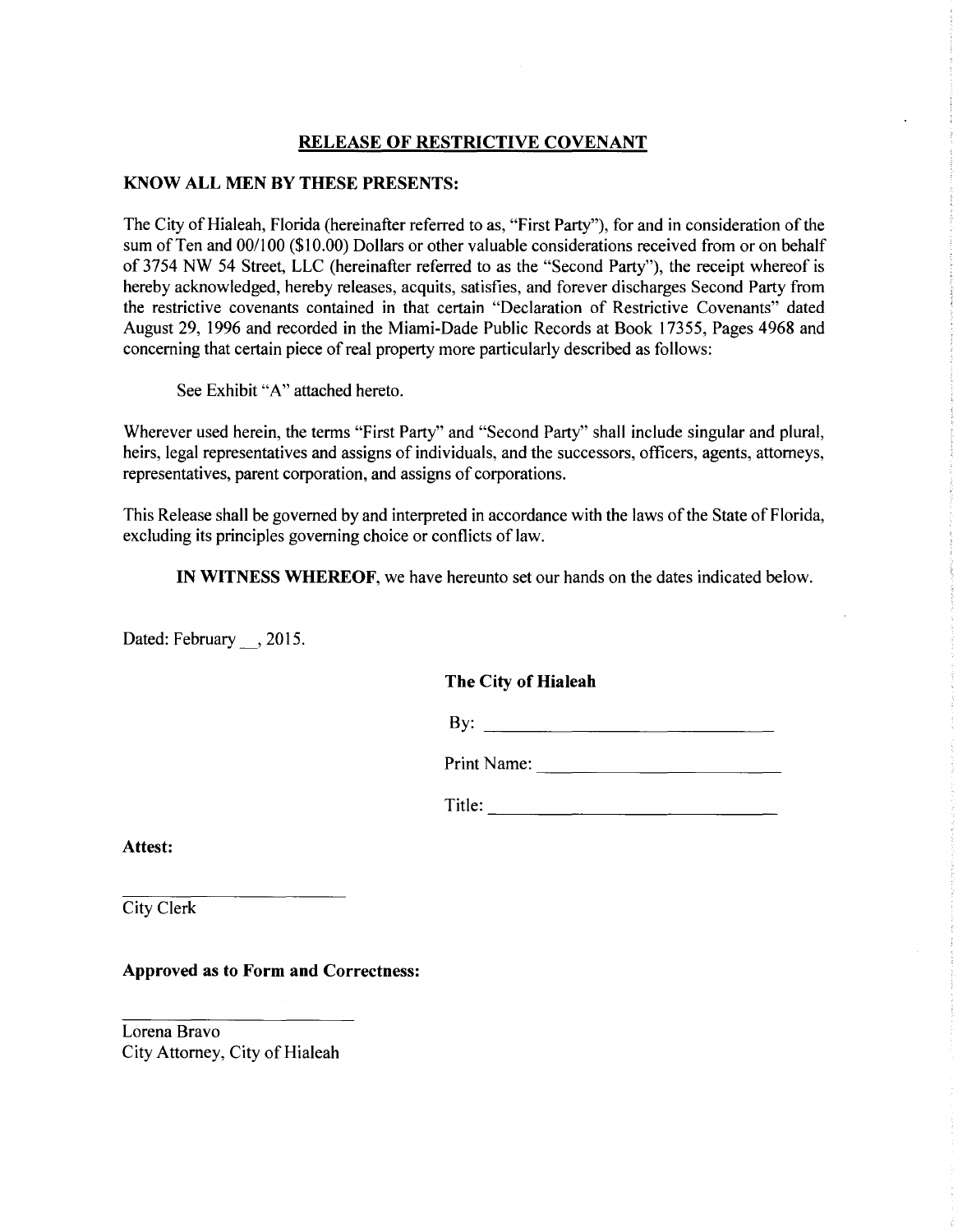EXHIBIT "A"

Lot 2, except the East 33 feet thereof, and all of Lots 3 and 4, of Leo Gelvan Subdivision, according to the plat thereof, as recorded in Plat Book 50, Page 23, of the Public Records of Miami-Dade County, Florida;

### AND

Beginning at the N.W. corner of Lot 4, of Leo Gelvan Subdivision, Plat Book 50, at Page 23, of the Public Records of Miami-Dade County, Florida, run West along the South Line of Hialeah Drive 35.53 feet to a point; thence run South parallel to the West Line of said Lot 4, a distance of280 feet to a point; thence run East, a distance of *35.53* feet to a point on the West Line of said Lot 4; thence run North along the West Line of said Lot 4, a distance of280 feet and to the Point of Beginning.

#### AND

A portion of the Northeast J/4 of the Northeast 1/4 of the Northeast 1/4, Section 20, Township 53 South, Range 4 I East, lying East of the Easterly Right-of-Way Line of "Seaboard Coastline Railroad", together with a portion of Lot

I I. Leo Gelvan Subdivision, according to the plat thereof, as recorded in Plat Book *50,* Page ?3, of the Public Records of Miami-Dade County, Florida, being more particularly described as follows:

Commence at the intersection ofthe Easterly Right-of-Way Line of the Seaboard Coastline Railroad with the North Line of Section 20; thence due East, along the North Line of the Northeast 1/4 of said Section 20, for *154.41* feet; thence South 0°35'15" West, along a Line parallel with the aforesaid Easterly Right-of-Way Line of the Seaboard Coastline Railroad, for 50.00 feet to the Point of Beginning of the following described parcel; thence continue South 0°35' I *5"* West, for 286.08 feet to a point on a curve (said point bears North 33°55" West from the radius point of said curve); thence Southwesterly along a circular curve. to the left, having a radius of379.96 feet, and a central angle of  $7^{\circ}37'58''$  for an arc distance of 50.62 feet to a point on the curve (said point bears  $41^{\circ}33'51''$  East from the radius point of said curve); thence North 0°35' 15" East along a line parallel with the aforesaid Easterly Right-of-Way Line of the Seaboard Coastline Railroad for 317.04 feet; thence due East, along the South Right-of-Way Line of Hialeah Drive for 39.68 feet to the Point of Beginning, lying and being in the City of Hialeah, Dade County, Florida.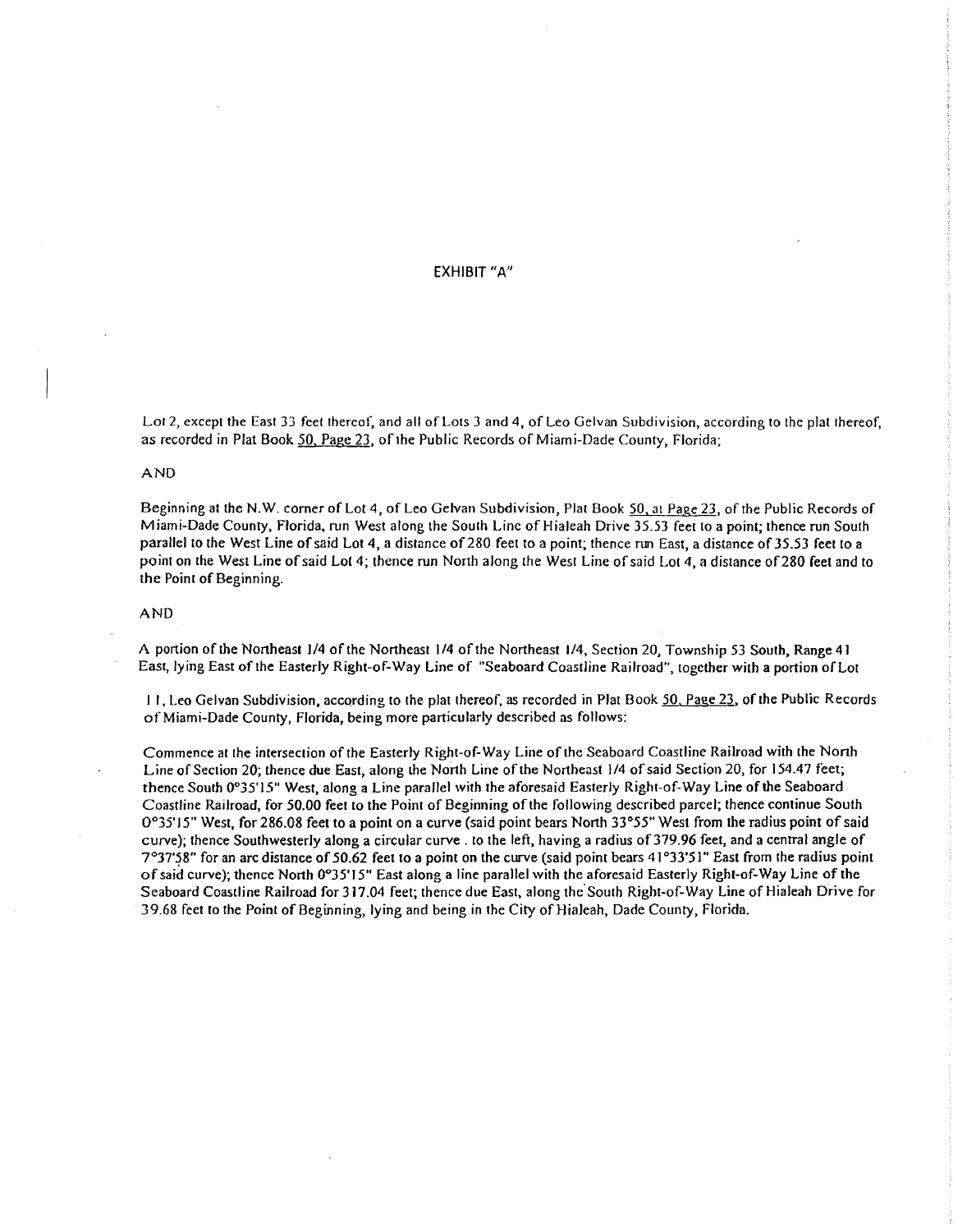### DECLARATION OF RESTRICTIVE COVENANTS (CORPORATE ENTITY)

Eloy Quevedo and Maria A. Quevedo, President and Secretary  $(D(WE))$ Respectively of TARCA, INC.

Being the owner(s) of lands described herein:

 $\mathcal{O}$  .

3750-54 NW 54 STREET (HIALEAH DRIVE), HIALEAH, FL also known as:

make the following Declaration of Restrictive covenants covering and running with the above property, specifying that this restriction during its lifetime shall be for the benefit of and a limitation upon all present and future owners of the real property described above, in favor of and enforceable by the City of Hialcah, Florida. The undersigned is seeking an application for an approval of Special Use Permit (SUP) for the property to permit its use for (a) (an): JUNK YARD

In connection therewith, the undersigned covenants, represents and agrees as follows:

to the 1. The use of the Property shall be limited at follows: TO J ME AUTOMOBILES WITHIN AN EXISTING BUILDING ON PROPERTY ZONED (INDUSTRIAL DISTRICT).  $M-1$ 

**GRAZO482 1996 SEP 17 15:30** 

ñ

735574968

- 2. This instrument shall not become effective unless and until the undersigned's application for Special Use Permit in connection with the property is approved by the Hialeah City Council by the adoption of an ordinance and such ordinance becomes law. Upon becoming effective, this instrument shall be recorded in the Public Records of Dade County, Florida and constitute a covenant running with the title to the land described above, binding upon the undersigned and its successors and assigns.
- 3. This instrument and the restrictions set forth herein may be modified, amended or released as to any portion of the land described above by written instrument executed by the then owner of the fee simple title to the lands to be affected by such modification, amendment, release, and approved after public hearing by the City Council of the City of Hialeah. Should this instrument be so modified, amended or released by the City Council, the Director of Planning and Zoning shall executes written instrument that shall be recorded in the Public Records of Dade County effectuating and acknowledging such modification, amendment or release.
- 4. Where construction has occurred on said property described herein, pursuant to a permit issued by the City of Hialeah, and Inspection made and sproval of occupancy given by the City, the same shall create a conclusive presumption that the improvements thus constructed comply with the intent and spirit of the restrictions referenced herein and this Declaration of Restrictive Covenants shall not be construed as clouding title of any of said property on which such development has occurred.
- 5. It is understood that if the application is approved, the undersigned must comply with all applicable Federal, State, County, City laws, rules, and regulations. It is further understood that HIALEAH, FLA., CODE § 32-19.4(b)(4) provides as follows:

"Any change of the special use listed on the application and as provided in the Declaration of Restrictive Covenants submitted in connection therewith will be in violation of this section of the zoning code and cause revocation of the occupational license. The property shall revert as provided by Charter to the zoning classification (without the benefit of the special use) as existed prior to the approval of the SUP use."

SENASKOARD GAMANIA